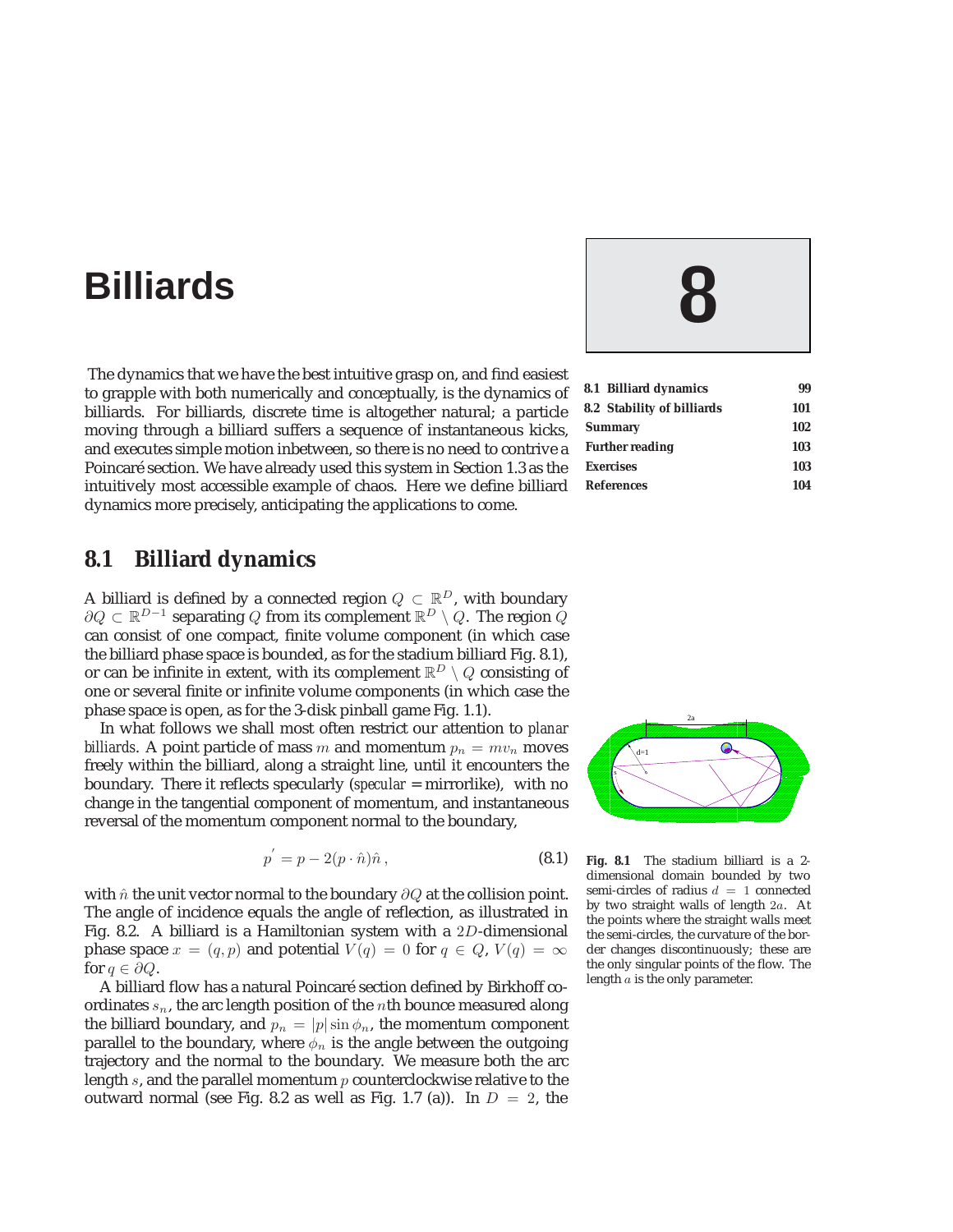**Fig. 8.2** (a) A planar billiard trajectory is fixed by specifying the perimeter length parametrized by s and the outgoing trajectory angle  $\phi$ , both measured counterclockwise with respect to the outward normal  $\hat{n}$ . (b) The Birkhoff phase space coordinate pair  $\left( s,p\right)$  fully specifies the trajectory, where  $p = |p| \sin \phi$  is the momentum component tangential to the boundary (and we set  $|p| = 1$  whenever (a)



**Fig. 8.3** In  $D = 2$  the billiard Poincaré section is a cylinder, with the parallel momentum *p* ranging over  $p \in \{-1, 1\}$ , and with the  $s$  coordinate is cyclic along each connected component of ∂Q. The rectangle Fig. 8.2 (b) is such cylinder unfolded, with periodic boundary conditions glueing together the left and the right edge of the rectangle.

s



s

−1



Poincaré section is a cylinder (topologically an annulus), Fig. 8.3, where the parallel momentum p ranges for  $-|p|$  to  $|p|$ , and the s coordinate is cyclic along each connected component of  $\partial Q$ . The volume in the full phase space is preserved by the Liouville theorem (7.38). The Birkhoff coordinates  $x = (s, p) \in \mathcal{P}$ , are the natural choice, because with them the the Poincaré return map preserves the phase space volume in the  $(s, p)$  parametrized Poincaré section (a perfectly good coordinate set 8.6, page 104  $(s, \phi)$  does not do that).

Section 8.2 ← $\longleftarrow$  Without loss of generality we set  $m = |v| = |p| = 1$ . Poincaré section condition eliminates one dimension, and the energy conservation  $|p| =$ 1 eliminates another, so the Poincaré section return map P is  $(2D - 2)$ dimensional.

The dynamics is given by the Poincaré return map

$$
P: (s_n, p_n) \mapsto (s_{n+1}, p_{n+1}) \tag{8.2}
$$

from the *n*th collision to the  $(n + 1)$ st collision. The discrete time dynamics map  $P$  is equivalent to the Hamiltonian flow (7.1) in the sense that both describe the same full trajectory. Let  $t_n$  denate the instant of *n*th collision. Then the position of the pinball  $\in Q$  at time  $t_n + \tau \leq t_{n+1}$ is given by 2D – 2 Poincaré section coordinates  $(s_n, p_n) \in \mathcal{P}$  together with  $\tau$ , the distance reached by the pinball along the *n*th section of its trajectory.

#### **Example 8.1 3-disk game of pinball:**

In case of bounces off a circular disk, the position coordinate  $s = r\theta$  is given by angle  $\theta \in [0, 2\pi]$ . For example, for the 3-disk game of pinball of Fig. 1.6 and Fig. 1.7 we have two types of collisions:

$$
P_0: \begin{cases} \phi' = -\phi + 2 \arcsin p \\ p' = -p + \frac{a}{R} \sin \phi' \end{cases} \qquad \text{back-reflection} \tag{8.3}
$$

$$
P_1: \begin{cases} \phi' = \phi - 2 \arcsin p + 2\pi/3 \\ p' = p - \frac{a}{R} \sin \phi' \end{cases}
$$
 reflect to 3rd disk. (8.4)

Here  $a =$  radius of a disk, and  $R =$  center-to-center separation. Actually, as<br>in this example we are computing intersections of circles and straight lines in this example we are computing intersections of circles and straight lines, billiards - 24apr2005 ChaosBook.org version11.9.2, Aug 21 2007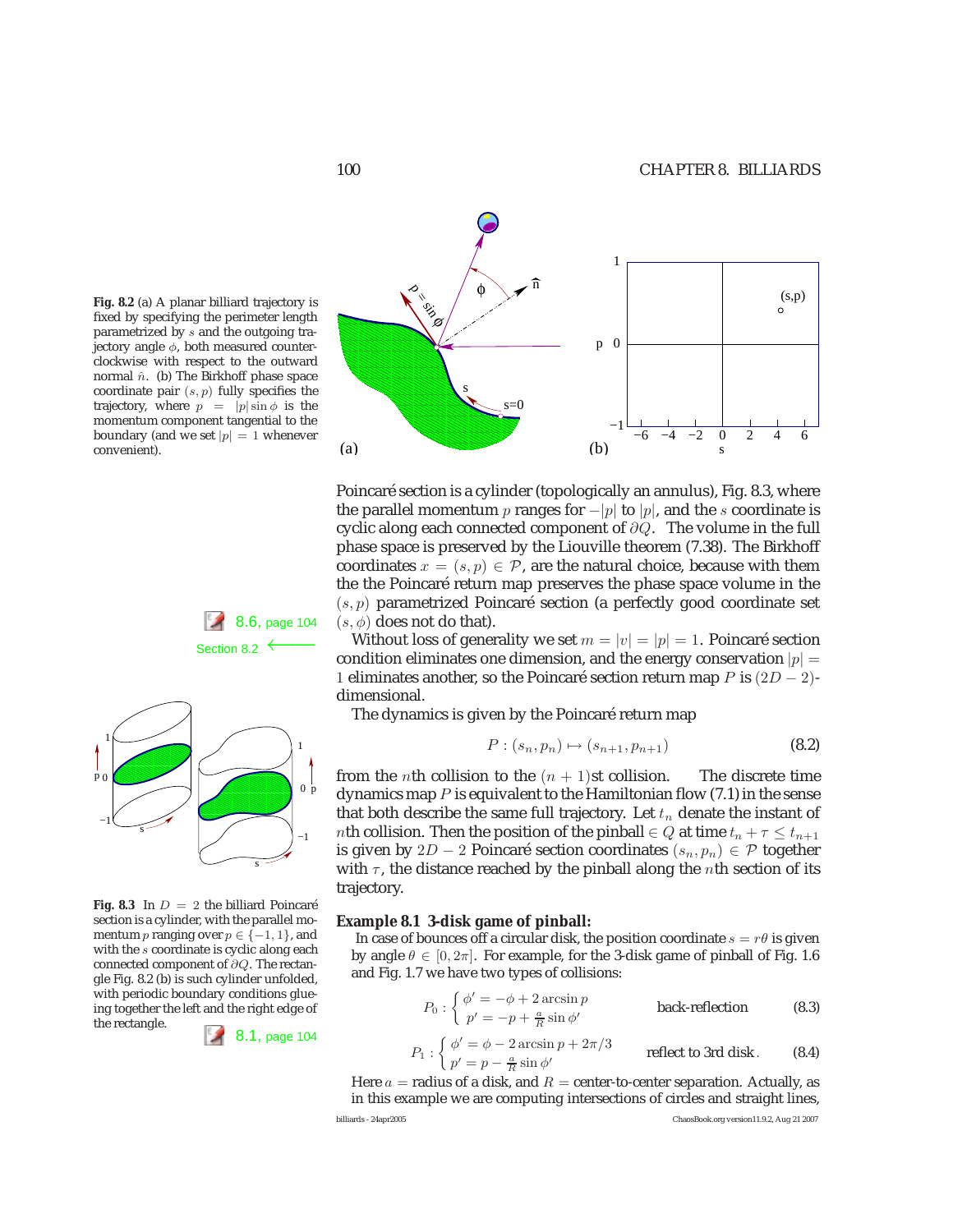#### 8.2. STABILITY OF BILLIARDS 101

nothing more than high-school geometry is required. There is no need to compute arcsin's either - one only needs to compute a square root per each reflection, and the simulations can be very fast.

Trajectory of the pinball in the 3-disk billiard is generated by a series of  $P_0$ 's  $\overline{\phantom{a}}\phantom{a}8.2$ , page 104 and  $P_1$ 's. At each step on has to check whether the trajectory intersects the desired disk (and no disk inbetween). With minor modifications, the above formulas are valid for any smooth billiard as long as we replace  $a$  by the local curvature of the boundary at the point of collision.

## **8.2 Stability of billiards**

We turn next to the question of local stability of discrete time billiard systems. Infinitesimal equations of variations (4.2) do not apply, but the multiplicative structure (4.33) of the finite-time fundamental matrices does. As they are more physical than most maps studied by dynamicists, let us work out the billiard stability in some detail.

On the face of it, a plane billiard phase space is 4-dimensional. However, one dimension can be eliminated by energy conservation, and the other by the fact that the magnitude of the velocity is constant. We shall now show how going to a local frame of motion leads to a  $[2\times2]$ fundamental matrix.

Consider a 2-dimensional billiard with phase space coordinates  $x =$  $(q_1, q_2, p_1, p_2)$ . Let  $t_k$  be the instant of the kth collision of the pinball with the billiard boundary, and  $t_k^{\pm} = t_k \pm \epsilon$ ,  $\epsilon$  positive and infinitesimal. With the mass and the velocity equal to 1, the momentum direction can be specified by angle  $\theta$ :  $x = (q_1, q_2, \sin \theta, \cos \theta)$ . Now parametrize the 2-d neighborhood of a trajectory segment by  $\delta x = (\delta z, \delta \theta)$ , where

$$
\delta z = \delta q_1 \cos \theta - \delta q_2 \sin \theta, \qquad (8.5)
$$

 $\delta\theta$  is the variation in the direction of the pinball motion. Due to energy conservation, there is no need to keep track of  $\delta q_{\parallel}$ , variation along the flow, as that remains constant.  $(\delta q_1, \delta q_2)$  is the coordinate variation transverse to the kth segment of the flow. From the Hamilton's equations of motion for a free particle,  $dq_i/dt = p_i$ ,  $dp_i/dt = 0$ , we obtain the equations of motion (4.1) for the linearized neighborhood

$$
\frac{d}{dt}\delta\theta = 0, \quad \frac{d}{dt}\delta z = \delta\theta.
$$
\n(8.6)

Let  $\delta \theta_k = \delta \theta(t_k^+)$  and  $\delta z_k = \delta z(t_k^+)$  be the local coordinates immediately after the kth collision, and  $\delta \theta_k^- = \delta \theta(t_k^-)$ ,  $\delta z_k^- = \delta z(t_k^-)$  immediately before. Integrating the free flight from  $t_{k-1}^+$  to  $t_k^-$  we obtain

$$
\begin{array}{rcl}\n\delta z_k^- &=& \delta z_{k-1} + \tau_k \delta \theta_{k-1} \,, \qquad \tau_k = t_k - t_{k-1} \\
\delta \theta_k^- &=& \delta \theta_{k-1} \,,\n\end{array} \tag{8.7}
$$

and the stability matrix (4.32) for the kth free flight segment is

$$
M_T(x_k) = \left(\begin{array}{cc} 1 & \tau_k \\ 0 & 1 \end{array}\right) \tag{8.8}
$$

ChaosBook.org version11.9.2, Aug 21 2007 billiards - 24apr2005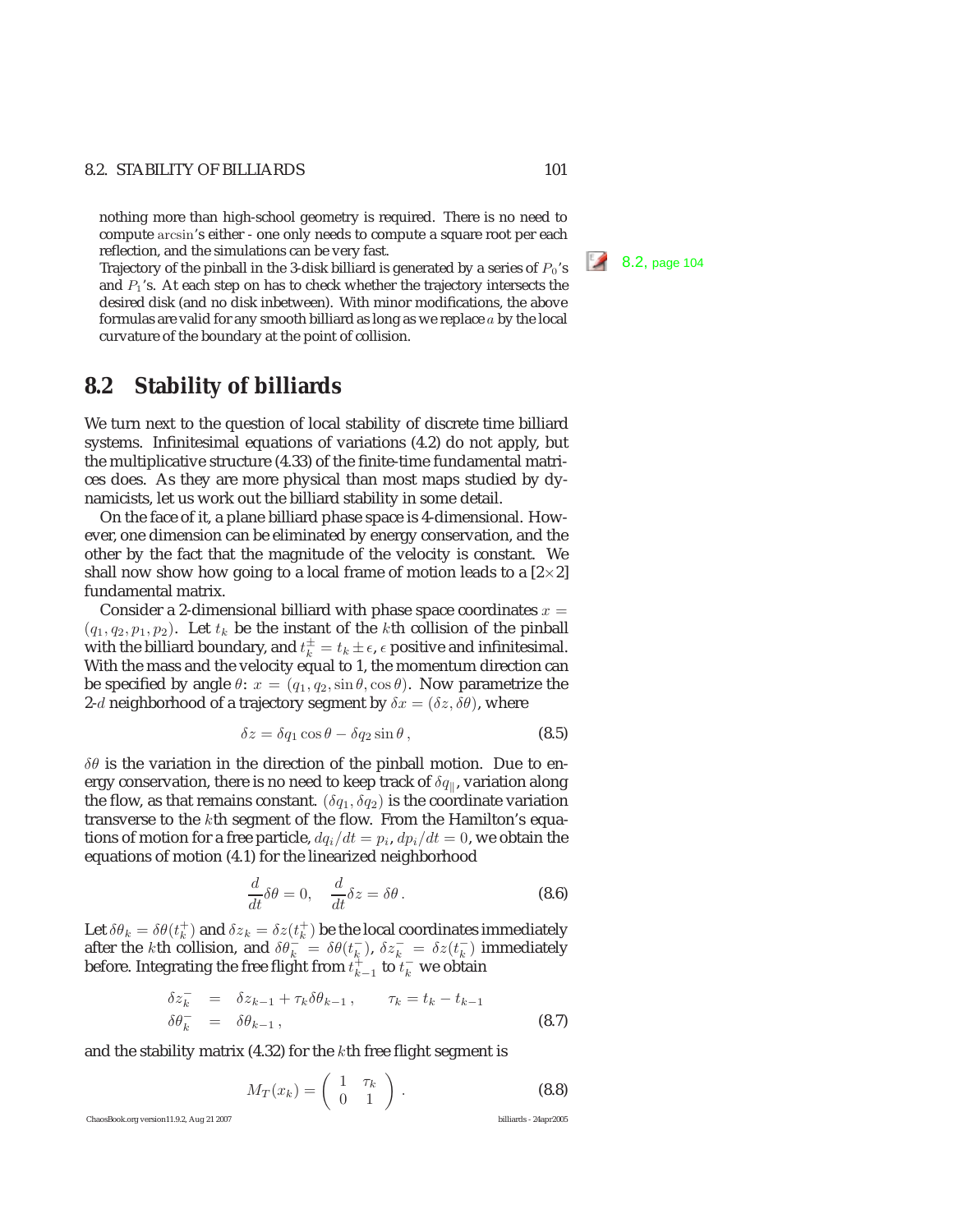At incidence angle  $\phi_k$  (the angle between the outgoing particle and the outgoing normal to the billiard edge), the incoming transverse variation  $\delta z_k^-$  projects onto an arc on the billiard boundary of length  $\delta z_k^-/\cos\phi_k.$ The corresponding incidence angle variation  $\delta \phi_k = \delta z_k^-/\rho_k \cos \phi_k$ ,  $\rho_k =$ local radius of curvature, increases the angular spread to

$$
\delta z_k = -\delta z_k^- \n\delta \theta_k = -\delta \theta_k^- - \frac{2}{\rho_k \cos \phi_k} \delta z_k^-,
$$
\n(8.9)

so the fundamental matrix associated with the reflection is

$$
M_R(x_k) = -\begin{pmatrix} 1 & 0 \ r_k & 1 \end{pmatrix}, \qquad r_k = \frac{2}{\rho_k \cos \phi_k}.
$$
 (8.10)

The full fundamental matrix for  $n_p$  consecutive bounces describes a beam of trajectories defocused by  $M_T$  along the free flight (the  $\tau_k$  terms below) and defocused/refocused at reflections by  $M_R$  (the  $r_k$  terms below)

$$
M_p = (-1)^{n_p} \prod_{k=n_p}^{1} \begin{pmatrix} 1 & \tau_k \\ 0 & 1 \end{pmatrix} \begin{pmatrix} 1 & 0 \\ r_k & 1 \end{pmatrix},\tag{8.11}
$$

where  $\tau_k$  is the flight time of the kth free-flight segment of the orbit,  $r_k = 2/\rho_k \cos \phi_k$  is the defocusing due to the kth reflection, and  $\rho_k$  is the radius of curvature of the billiard boundary at the  $k$ th scattering point (for our 3-disk game of pinball,  $\rho = 1$ ). As the billiard dynamics is phase space volume preserving, det  $M = 1$ , and the eigenvalues are given by (7.22).

This is still another example of the fundamental matrix chain rule  $(4.39)$  for discrete time systems, rather similar to the Hénon map stability (4.40). Stability of every flight segment or reflection taken alone is a shear with two unit eigenvalues,

$$
\det M_T = \det \left( \begin{array}{cc} 1 & \tau_k \\ 0 & 1 \end{array} \right) \,, \quad \det M_R = \det \left( \begin{array}{cc} 1 & 0 \\ r_k & 1 \end{array} \right) \,, \tag{8.12}
$$

but acting in concert in the intervowen sequence (8.11) they can lead to a hyperbolic deformation of the infinitesimal neighborhood of a billiard  $\blacksquare$  9.3, page 118 trajectory.

As a concrete application, consider the 3-disk pinball system of Section 1.3. Analytic expressions for the lengths and eigenvalues of  $\overline{0}$ ,  $\overline{1}$ 9.4, page 118 and  $\overline{10}$  cycles follow from elementary geometrical considerations.

8.3, page 104 Longer cycles require numerical evaluation by methods such as those described in Chapter 12.

#### **Summary**

A particulary natural application of the Poincaré section method is the reduction of a billiard flow to a boundary-to-boundary return map.



**Fig. 8.4** Defocusing of a beam of nearby trajectories at a billiard collision. (A. Wirzba)

8.4, page 104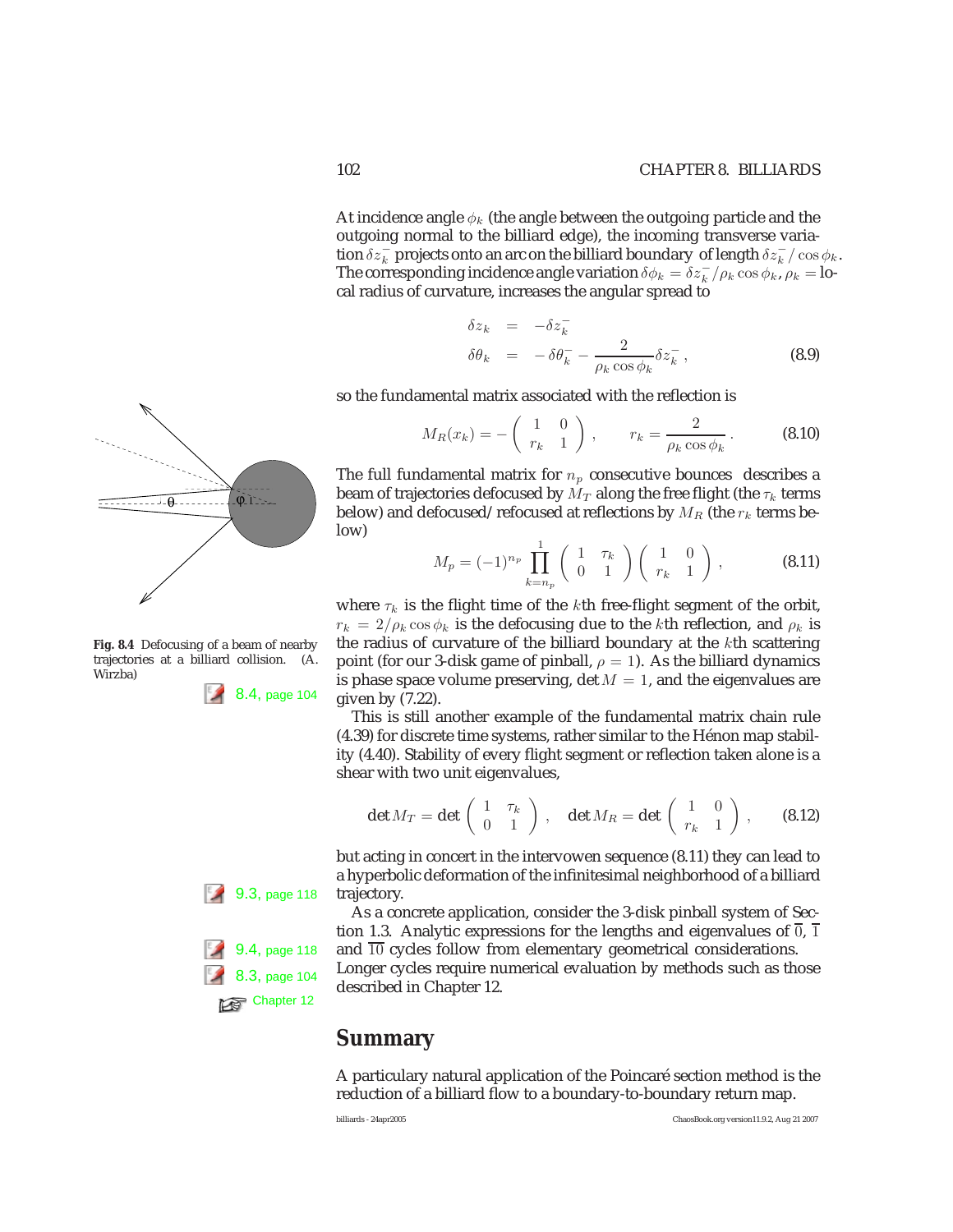# **Further reading**

Billiards. The 3-disk game of pinball is to chaotic dynamics what a pendulum is to integrable systems; the simplest physical example that captures the essence of chaos. Another contender for the title of the 'harmonic oscillator of chaos' is the baker's map which is used as the red thread through Ott's introduction to chaotic dynamics [12]. The baker's map is the simplest reversible dynamical system which is hyperbolic and has positive entropy. We will not have much use for the baker's map here, as due to its piecewise linearity it is so nongeneric that it misses all of the subtleties of cycle expansions curvature corrections that will be central to this treatise.

That the 3-disk game of pinball is a quintessential example of deterministic chaos appears to have been first noted by B. Eckhardt [1]. The model was studied in depth classically, semiclassically and quantum mechanically by P. Gaspard and S.A. Rice [2], and used by P. Cvitanović and B. Eckhardt [3] to demonstrate applicability of cycle expansions to quantum mechanical problems. It has been used to study the higher order  $\hbar$  corrections to the Gutzwiller quantization by P. Gaspard and D. Alonso Ramirez [4], construct semiclassical evolution operators and entire spectral determinants by P. Cvitanović and G. Vattay [5], and incorporate the diffraction effects into the periodic orbit theory by G. Vattay, A. Wirzba and P.E. Rosenqvist [6]. The full quantum mechanics and semiclassics of scattering systems is developed here in the 3 disk scattering context in Chapter **??**. Gaspard's monograph [8], which we warmly recommend, utilizes the 3 disk system in much more depth than will be attained here. For further links check ChaosBook.org.

A pinball game does miss a number of important aspects of chaotic dynamics: generic bifurcations in smooth flows, the interplay between regions of stability and regions of chaos, intermittency phenomena, and the renormalization theory of the 'border of order' between these regions. To study these we shall have to face up to much harder challenge, dynamics of smooth flows.

Nevertheless, pinball scattering is relevant to smooth potentials. The game of pinball may be thought of as The game of pinball may be thought of as the infinite potential wall limit of a smooth potential, and pinball symbolic dynamics can serve as a covering symbolic dynamics in smooth potentials. One may start with the infinite wall limit and adiabatically relax an unstable cycle onto the corresponding one for the potential under investigation. If things go well, the cycle will remain unstable and isolated, no new orbits (unaccounted for by the pinball symbolic dynamics) will be born, and the lost orbits will be accounted for by a set of pruning rules. The validity of this adiabatic approach has to be checked carefully in each application, as things can easily go wrong; for example, near a bifurcation the same naive symbol string assignments can refer to a whole island of distinct periodic orbits.

**Stability analysis.** The chapter 1 of Gaspard monograph [8] is recommended reading if you are interested in Hamiltonian flows, and billiards in particular. A. Wirzba has generalized the stability analysis of Section 8.2 to scattering off 3-dimensional spheres (follow the links in ChaosBook.org/extras). A clear discussion of linear stability for the general  $d$ -dimensional case is given in Gaspard [8], sect. 1.4.

## **Exercises**

(8.1) **A pinball simulator.** Implement the disk  $\rightarrow$  disk maps to compute a trajectory of a pinball for a given starting point, and a given  $R: a = (center-to-center$ distance):(disk radius) ratio for a 3-disk system. As this requires only computation of intersections of lines and circles together with specular reflections, implementation should be within reach of a high-

school student. Please start working on this program now; it will be continually expanded in chapters to come, incorporating the Jacobian calculations, Newton root–finding, and so on.

Fast code will use elementary geometry (only one  $\sqrt{\cdots}$  per iteration, rest are multiplications) and eschew trigonometric functions. Provide a graphic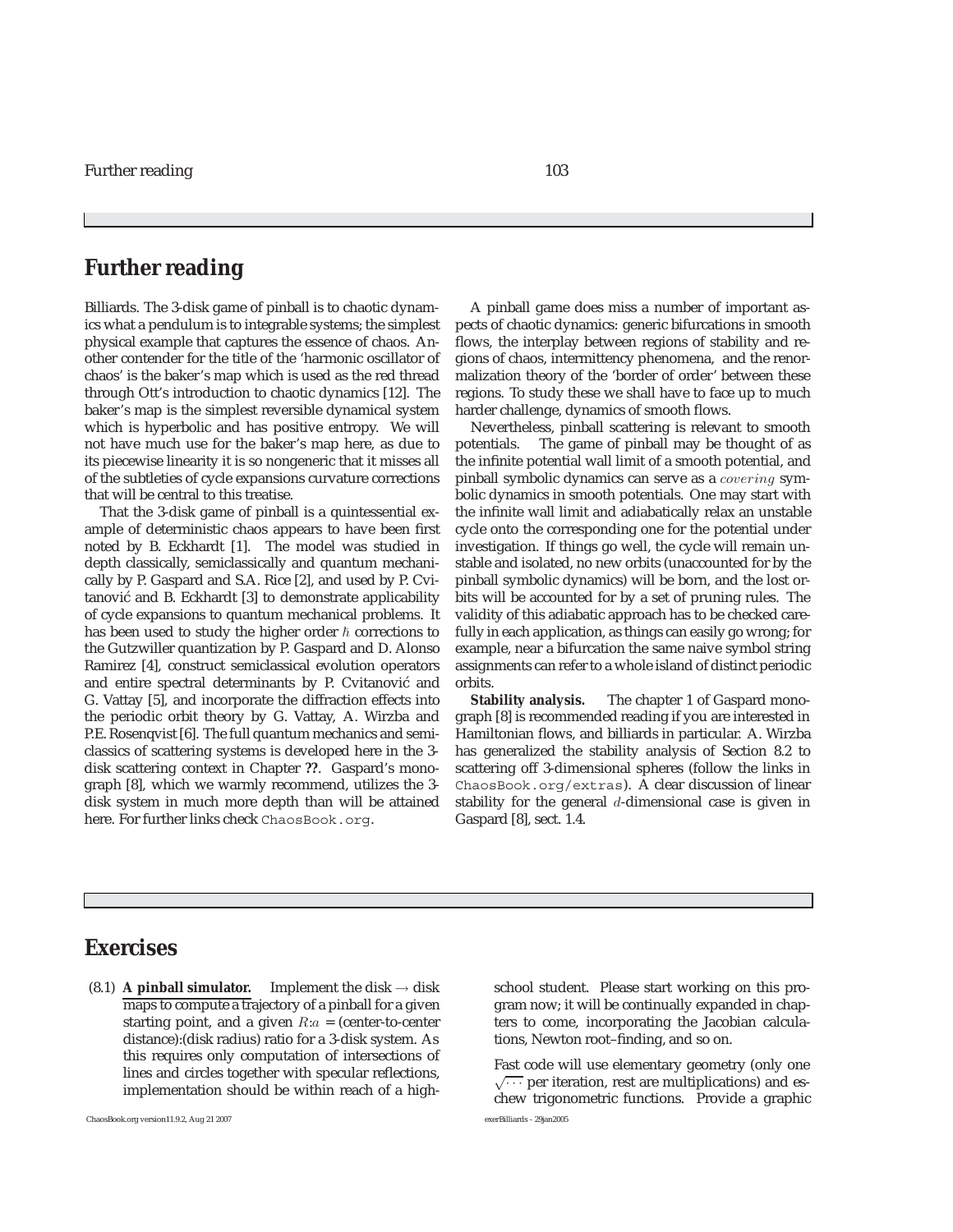104 Exercises

display of the trajectories and of the Poincaré section iterates. To be able to compare with the numerical results of coming chapters, work with R:a  $= 6$  and/or 2.5 values. Draw the correct versions of Fig. 1.9 or Fig. 10.4 for  $R: a = 2.5$  and/or 6.

- (8.2) **Trapped orbits.** Shoot 100,000 trajectories from one of the disks, and trace out the strips of Fig. 1.9 for various  $R:a$  by color coding the initial points in the Poincaré section by the number of bounces preceding their escape. Try also  $R: a = 6:1$ , though that might be too thin and require some magnification. The initial conditions can be randomly chosen, but need not - actually a clearer picture is obtained by systematic scan through regions of interest.
- (8.3) **Pinball stability.** Add to your Exercise 8.1 pinball simulator a routine that computes the the  $[2\times2]$ Jacobian matrix. To be able to compare with the numerical results of coming chapters, work with  $R:a =$ 6 and/or 2.5 values.
- (8.4) **Stadium billiard.** Consider the *Bunimovich stadium* [8, 9] defined in Fig. 8.1. The fundamental matrix associated with the reflection is given by (8.10). Here we take  $\rho_k = -1$  for the semicircle sections of the boundary, and  $\cos \phi_k$  remains constant for all bounces in a rotation sequence. The time of flight between two semicircle bounces is  $\tau_k = 2 \cos \phi_k$ . The fundamental matrix of one semicircle reflection folowed by the flight to the next bounce is

$$
\mathbf{J} = (-1) \begin{pmatrix} 1 & 2\cos\phi_k \\ 0 & 1 \end{pmatrix} \begin{pmatrix} 1 & 0 \\ -2/\cos\phi_k & 1 \end{pmatrix}
$$

$$
= (-1) \begin{pmatrix} -3 & 2 \cos \phi_k \\ 2/\cos \phi_k & 1 \end{pmatrix}.
$$

A shift must always be followed by  $k = 1, 2, 3, \cdots$ bounces along a semicircle, hence the natural symbolic dynamics for this problem is  $n$ -ary, with the corresponding fundamental matrix given by shear (*ie.* the eigenvalues remain equal to 1 throughout the whole rotation), and  $k$  bounces inside a circle lead to

$$
\mathbf{J}^{k} = (-1)^{k} \begin{pmatrix} -2k - 1 & 2k \cos \phi \\ 2k/\cos \phi & 2k - 1 \end{pmatrix} .
$$
 (8.13)

The fundamental matrix of a cycle  $p$  of length  $n_p$  is given by

$$
\mathbf{J}_p = (-1)^{\sum n_k} \prod_{k=1}^{n_p} \begin{pmatrix} 1 & \tau_k \\ 0 & 1 \end{pmatrix} \begin{pmatrix} 1 & 0 \\ n_k r_k & 1 \end{pmatrix} . \tag{8.14}
$$

Adopt your pinball simulator to the Bunimovich stadium.

- (8.5) **A test of your pinball simulator.** Test your Exercise 8.3 pinball simulator by computing numerically cycle stabilities by tracking distances to nearby orbits. Compare your result with the exact analytic formulas of Exercise 9.3 and 9.4.
- (8.6) **Birkhoff coordinates.** Prove that the Birkhoff coordinates are phase space volume preserving. Hint: compute the determinant of (8.11).

## **References**

- [1] B. Eckhardt, *Fractal properties of scattering singularities*, *J. Phys.* **A 20**, 5971 (1987).
- [2] P. Gaspard and S.A. Rice, *J. Chem. Phys.* **90**, 2225 (1989); **90**, 2242 (1989); **90**, 2255 (1989).
- [3] P. Cvitanović and B. Eckhardt, "Periodic-orbit quantization of chaotic system", *Phys. Rev. Lett.* **63**, 823 (1989).
- [4] P. Gaspard and D. Alonso Ramirez, *Phys. Rev.* **A 45**, 8383 (1992).
- [5] P. Cvitanović and G. Vattay, *Phys. Rev. Lett.* **71**, 4138 (1993).
- [6] G. Vattay, A. Wirzba and P.E. Rosenqvist, *Phys. Rev. Lett.* **73**, 2304 (1994).
- [7] Ya.G. Sinai, *Usp. Mat. Nauk* **25**, 141 (1970).
- [8] L.A. Bunimovich, *Funct. Anal. Appl.* **8**, 254 (1974).
- [9] L.A. Bunimovich, *Comm. Math. Phys.***65**, 295 (1979).
- [10] L. Bunimovich and Ya.G. Sinai, *Markov Partition for Dispersed Billiard*, *Comm. Math. Phys.* **78**, 247 (1980); **78**, 479 (1980); *Erratum,*